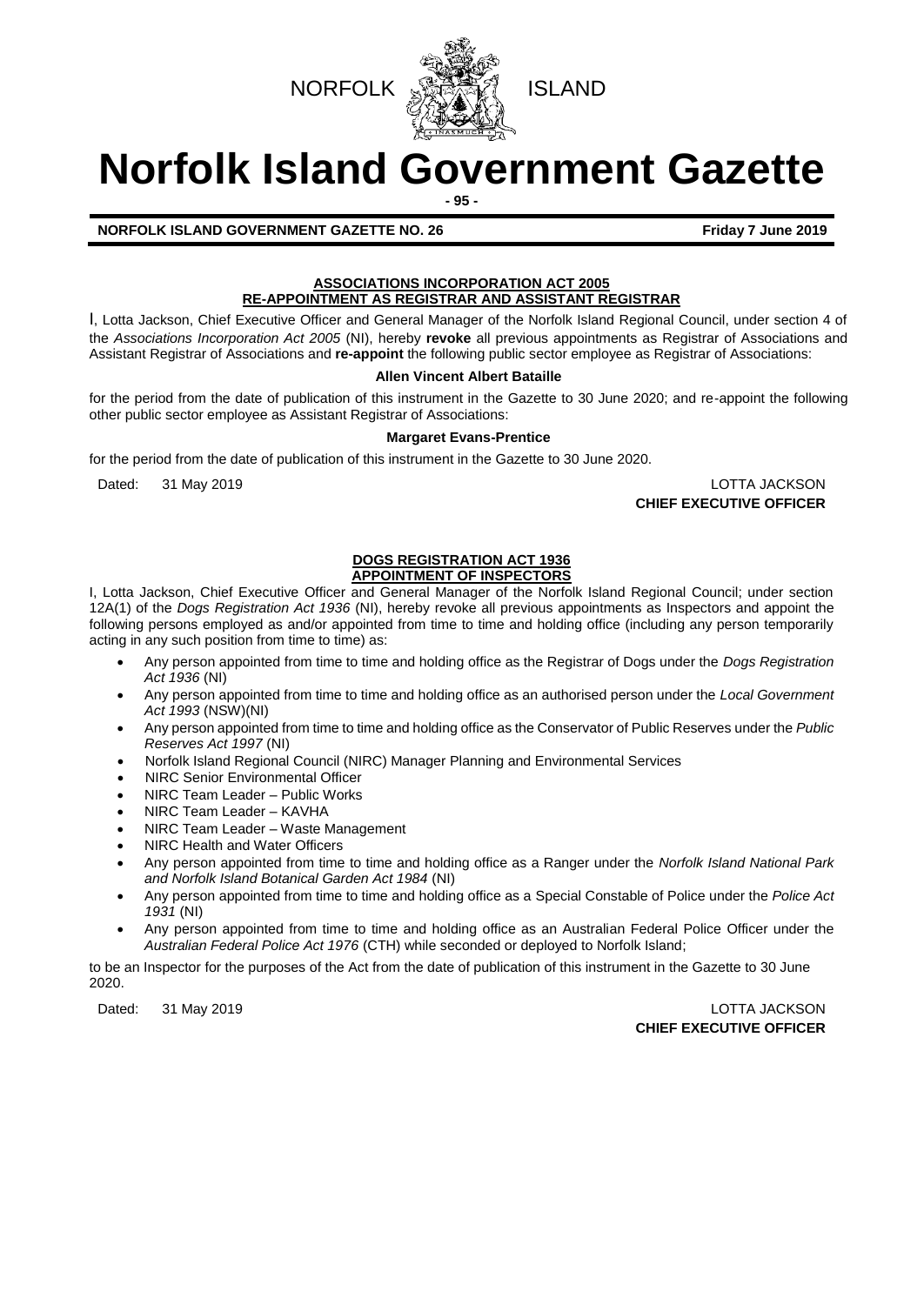## **EMPLOYMENT ACT 1988 APPOINTMENT OF INSPECTORS**

I, Lotta Jackson, Chief Executive Officer and General Manager of the Norfolk Island Regional Council; under section 57 of the *Employment Act 1988,* hereby **revoke** all previous appointments as Inspectors and **appoint** the following persons employed as and/or appointed from time to time and holding office (including any person temporarily acting in any such position from time to time) as:

- Any person appointed from time to time and holding office as the Employment Liaison Officer under section 39A of the *Employment Act 1988* (NI)
- Any person appointed from time to time and holding office as an authorised person under the *Local Government Act 1993* (NSW)(NI)
- Any person appointed from time to time and holding office as a Special Constable of Police under the *Police Act 1931* (NI)
- Any person appointed from time to time and holding office as an Australian Federal Police Officer under the *Australian Federal Police Act 1976* (CTH) while seconded or deployed to Norfolk Island
- Any person appointed from time to time and holding office as a Fair Work Inspector under section 700 of the *Fair Work Act 2009* (CTH)
- Any person appointed from time to time and holding office as the Fair Work Ombudsman in his or her capacity as a Fair Work Inspector under section 701 of the *Fair Work Act 2009* (CTH)
- Any person appointed from time to time and holding office as a Fair Work Building Industry Inspector under sections 59 and 59A of the *Fair Work (Building Industry) Act 2012* (CTH)
- Any person appointed from time to time and holding office as a Federal Safety Officer under section 60 of the *Fair Work (Building Industry) Act 2012* (CTH)

to be an Inspector for the purposes of the Act from the date of publication of this instrument in the Gazette to 30 June 2020.

Dated: 31 May 2019 LOTTA JACKSON **CHIEF EXECUTIVE OFFICER**

## **POUNDS ACT 1934 APPOINTMENT OF POUNDKEEPER**

I, Lotta Jackson, Chief Executive Officer and General Manager of the Norfolk Island Regional Council; under section 3(1)(c) of the *Pounds Act 1934* (NI), **revoke** all previous appointments and **appoint** the following person —

## **Allen Vincent Albert Bataille**

to be the poundkeeper for the purposes of the Act from the date of publication of this instrument in the Gazette to 30 June 2020.

Dated: 31 May 2019 LOTTA JACKSON **CHIEF EXECUTIVE OFFICER**

## **POUNDS ACT 1934**

**AUTHORISATION OF PERSON TO ACT AS POUNDKEEPER**

I, Lotta Jackson, Chief Executive Officer and General Manager of the Norfolk Island Regional Council; under section 3 of the Pounds Act 1934 (NI), hereby **revoke** all previous authorisations to act as the poundkeeper and **authorise** –

**Katie Walden**

to act as the poundkeeper during the absence or incapacity of the poundkeeper for the purposes of the Act.

Dated: 31 May 2019 LOTTA JACKSON

**CHIEF EXECUTIVE OFFICER**

## **SALE OF TOBACCO ACT 2004**

## **APPOINTMENT OF AUTHORISED OFFICER**

I, Lotta Jackson, Chief Executive Officer and General Manager of the Norfolk Island Regional Council; under section 5 of the *Sale of Tobacco Act 2004* (NI), revoke all previous appointments and re-appoint —

- **NIRC Senior Environmental Officer**
- **NIRC Team Leader Waste and Environment**

to be an authorised officer for the purposes of the Act for the period commencing on the date of publication of this instrument in the Gazette to 30 June 2020.

Dated: 31 May 2019 LOTTA JACKSON **CHIEF EXECUTIVE OFFICER**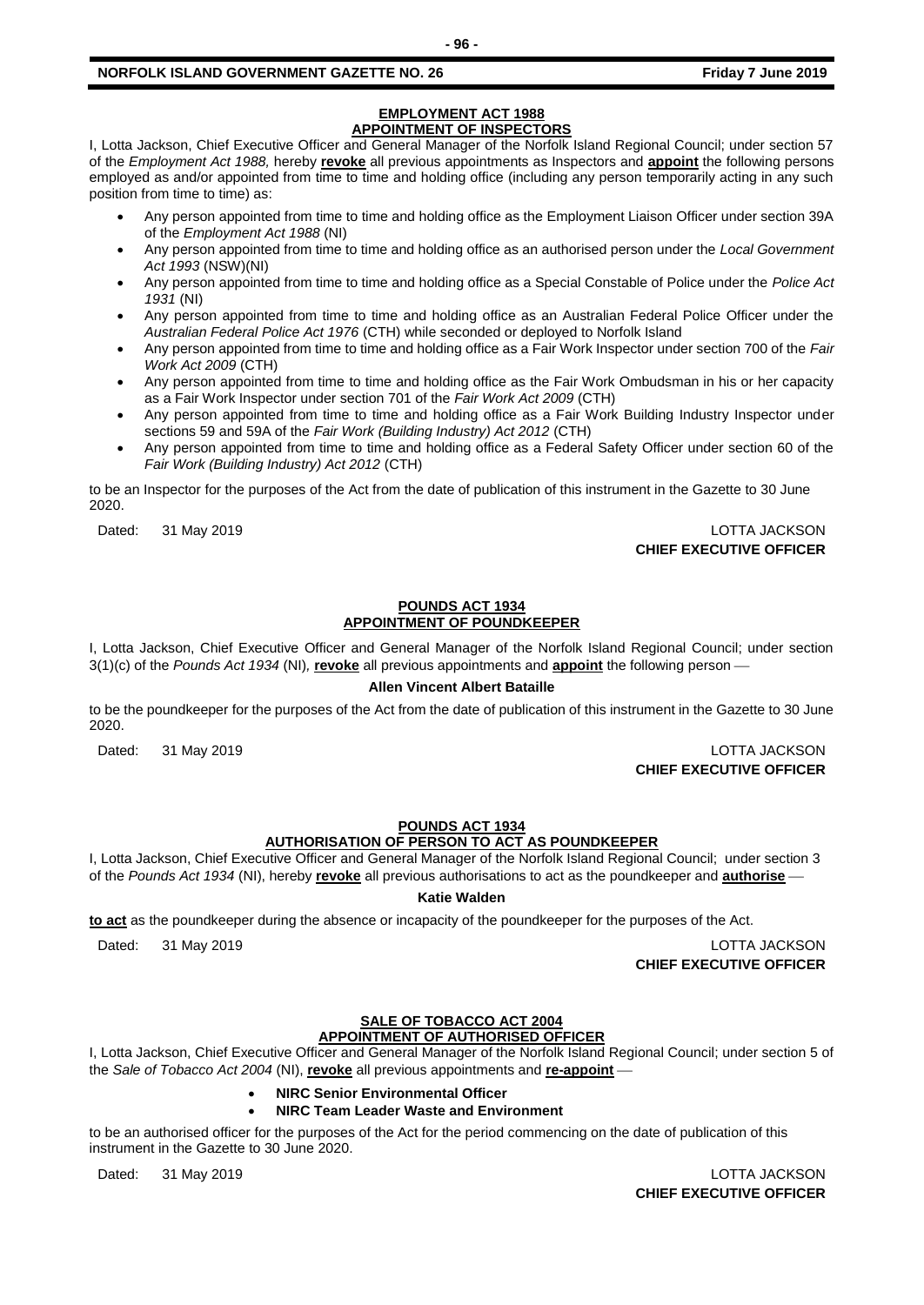#### **WASTE MANAGEMENT ACT 2003 APPOINTMENT OF AUTHORISED OFFICERS**

I, Lotta Jackson, Chief Executive Officer and General Manager of the Norfolk Island Regional Council; under subsection 5(1) of the *Waste Management Act 2003* (NI), **revoke** all previous appointments and **appoint** the following persons for the period commencing from the date of publication of this instrument in the Gazette to 30 June 2020–

- **Team Leader Waste and Environment**
- **NIRC Health and Water Officers**
- **Any and all employees of the Norfolk Island Regional Council designated from time to time at any time by the General Manager as waste management staff**

to be authorised officers for the purposes of the Act.

Dated: 31 May 2019 LOTTA JACKSON **CHIEF EXECUTIVE OFFICER**

## **IN THE SUPREME COURT OF NORFOLK ISLAND**

## **PROBATE JURISDICTION**

In the estate of Allen Hutchinson Partridge late of Norfolk Island, deceased.

I, Roderick Charlton Buffett, intend to apply to the Court not less than 14 days, and not more than 3 months, after the day this notice is published for Probate of the Will dated 18 April 2018 of the deceased person to be granted to me as the Executor named in the said Will.

The deceased person's address shown in the Will is Norfolk Island.

All documents in relation to the estate may be served on me at the following address for service:

C/O Michael Zande **Solicitor** PO Box 367 Norfolk Island, 2899

Creditors of the estate are required to send particulars of their claims to the address for service.

Dated: 4 June 2019 **RODERICK CHARLTON BUFFETT EXECUTOR**

## **TRAFFIC ACT 2010**

## **CLOSURE OF ROAD ON MONDAY 10 JUNE 2019**

I, Lotta Jackson, Chief Executive Officer and General Manager of the Norfolk Island Regional Council; under section 50 of the *Traffic Act 2010*, close that part of the road specified in Part 1 of the Schedule to all vehicular traffic (except for classes of vehicles specified in Part 2 of the Schedule) for the period **9:00am to 11:00am on Monday 10 June 2019** as in my opinion it is necessary or desirable to do so for the purpose of enabling a public function to be held on or in the vicinity of the road, namely for the BOUNTY DAY COMMITTEE to conduct the **BOUNTY DAY PARADE** and for public safety purposes.

## **SCHEDULE**

- **Part 1** Road closure: The western end of Bay Street at intersection with Pier Street blocked when the parade/spectators are congregating; Pier Street, Quality Row onto Driver Christian Road (up to Bloody Bridge) blocked for the movement of the parade.
- **Part 2** Exempted vehicle: One bus and one truck with elderly people allowed to drive through road closure, to lead the parade; police and emergency services vehicles and official vehicles.

Dated: 21 May 2019 LOTTA JACKSON **CHIEF EXECUTIVE OFFICER**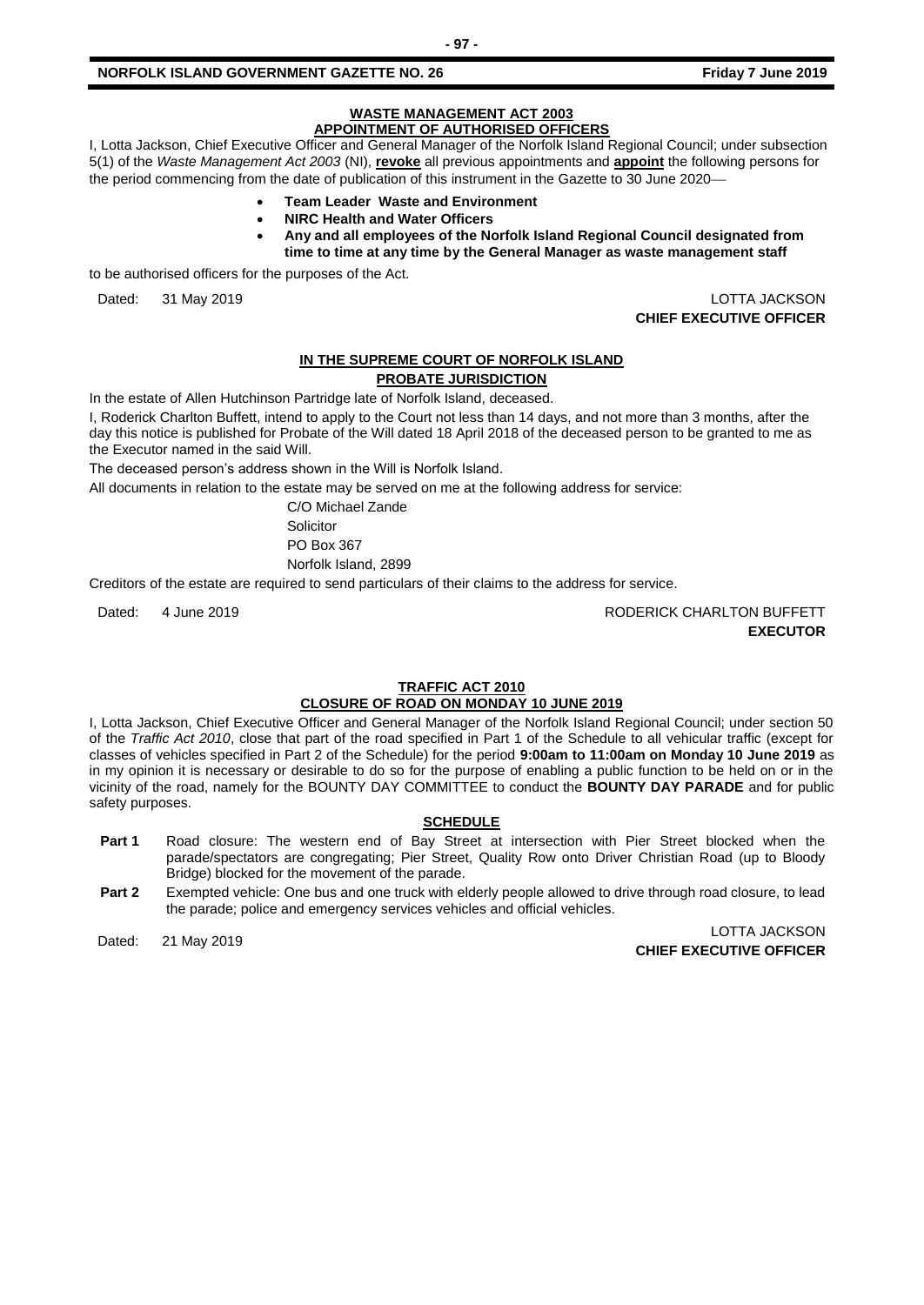| The following Liquor Application has been received: |                                     |                                      |  |
|-----------------------------------------------------|-------------------------------------|--------------------------------------|--|
| <b>APPLICANT</b>                                    | <b>LOCATION AND PREMISES</b>        | <b>PROPOSAL</b>                      |  |
| NI RSL Sub Branch Memorial Club                     | Portion 39o -                       | Renewal of Club Licence              |  |
| Nominee: Luke Howlett                               | <b>Taylors Road</b>                 |                                      |  |
| NI Bowling Club                                     | Portion 25b3 -                      | Renewal of Club Licence              |  |
| Nominee: John Christian                             | <b>Taylors Road</b>                 |                                      |  |
| <b>Justine Chilcott</b>                             | Portion 39a16 -                     | <b>Renewal of Restaurant Licence</b> |  |
|                                                     | 3 Mulberry Lane                     |                                      |  |
|                                                     | Hilli Restaurant & Café             |                                      |  |
| Paul Kenneth Cocking                                | Portion 36s6 -                      | Renewal of Restaurant Licence        |  |
|                                                     | <b>Taylors Road</b>                 |                                      |  |
|                                                     | <b>Barney Duffys Charcoal Grill</b> |                                      |  |
| Paradise Hotel & Resort Pty Ltd                     | Portion 40c, 40d, 40o12             | Renewal of Hotel Licence             |  |
| Nominee: Sandy Williamson                           | Queen Elizabeth Ave                 |                                      |  |
|                                                     | Paradise Hotel & Resort             |                                      |  |
| Dean Richard Bosley                                 | Portion 89k2 -                      | <b>Renewal of Restaurant Licence</b> |  |
|                                                     | 89 Bumbora Road                     |                                      |  |
|                                                     | Dino's Restaurant                   |                                      |  |
| Joanne Elliott                                      | Portion 35f10 -                     | Renewal of Restaurant Licence        |  |
|                                                     | 14 Ferny Lane                       |                                      |  |
|                                                     | The Bounty Lodge                    |                                      |  |
| Phoenix Pty Ltd                                     | Portion 25c -                       | Renewal of Restaurant Licence        |  |
| Nominee: Lydia Ryabtseva                            | 51a Taylors Road                    |                                      |  |
|                                                     | High Tide Kitchen                   |                                      |  |
| Roderick G McAlpine                                 | Portion 9k2 -                       | Renewal of General (Tavern)          |  |
|                                                     | Two Chimneys Road                   | Licence                              |  |
|                                                     | Two Chimneys Wines                  |                                      |  |
| <b>Tina Siah</b>                                    | Portion 53g4 & 53g5 -               | Renewal of BYO Licence               |  |
|                                                     | <b>Taylors Road</b>                 |                                      |  |
|                                                     | Little Singapore Café & Takeaway    |                                      |  |
| Philip Hooper                                       | Portion 38b2 -                      | Renewal of Hotel Licence             |  |
|                                                     | <b>Taylors Road</b>                 |                                      |  |
|                                                     | South Pacific Resort Hotel          |                                      |  |

## **LIQUOR ACT 2005**

Any person over the age of 18 years and residing within 100 metres of the premises may object in writing to the application within 21 days after this notice is published.

The objection and fee of \$85 should be lodged with the Registrar, New Military Barracks, Kingston.

KATIE WALDEN<br>Dated: 7 June 2019 KATIE WALDEN **REGISTRAR OF LIQUOR LICENCES**

## **LAND TITLES ACT 1996 APPLICATION FOR REGISTRATION OF TITLE**

Application has been made in accordance with section 133 of the *Land Titles Act 1996* (NI) for registration of title in respect of the land specified hereunder.

| <br>Applicant         | Lot | Section | <b>Portion</b> | Road                               |
|-----------------------|-----|---------|----------------|------------------------------------|
| Hooker<br>∟dward<br>- | 42  |         | '5α            | Christian<br>Rd<br><i>c</i> phraim |

An application under section 133 of the Act is made for the purpose of bringing land under the Guaranteed Titles system. Further information about the above land may be obtained from the Land Titles Office situated on the ground floor of the Norfolk Island Regional Council offices, Kingston.

Submissions about the title to the above land are invited within 14 days after publication of this notice and should be lodged at the Land Titles Office.

Dated: 23 May 2019 ALLEN BATAILLE **REGISTRAR OF TITLES**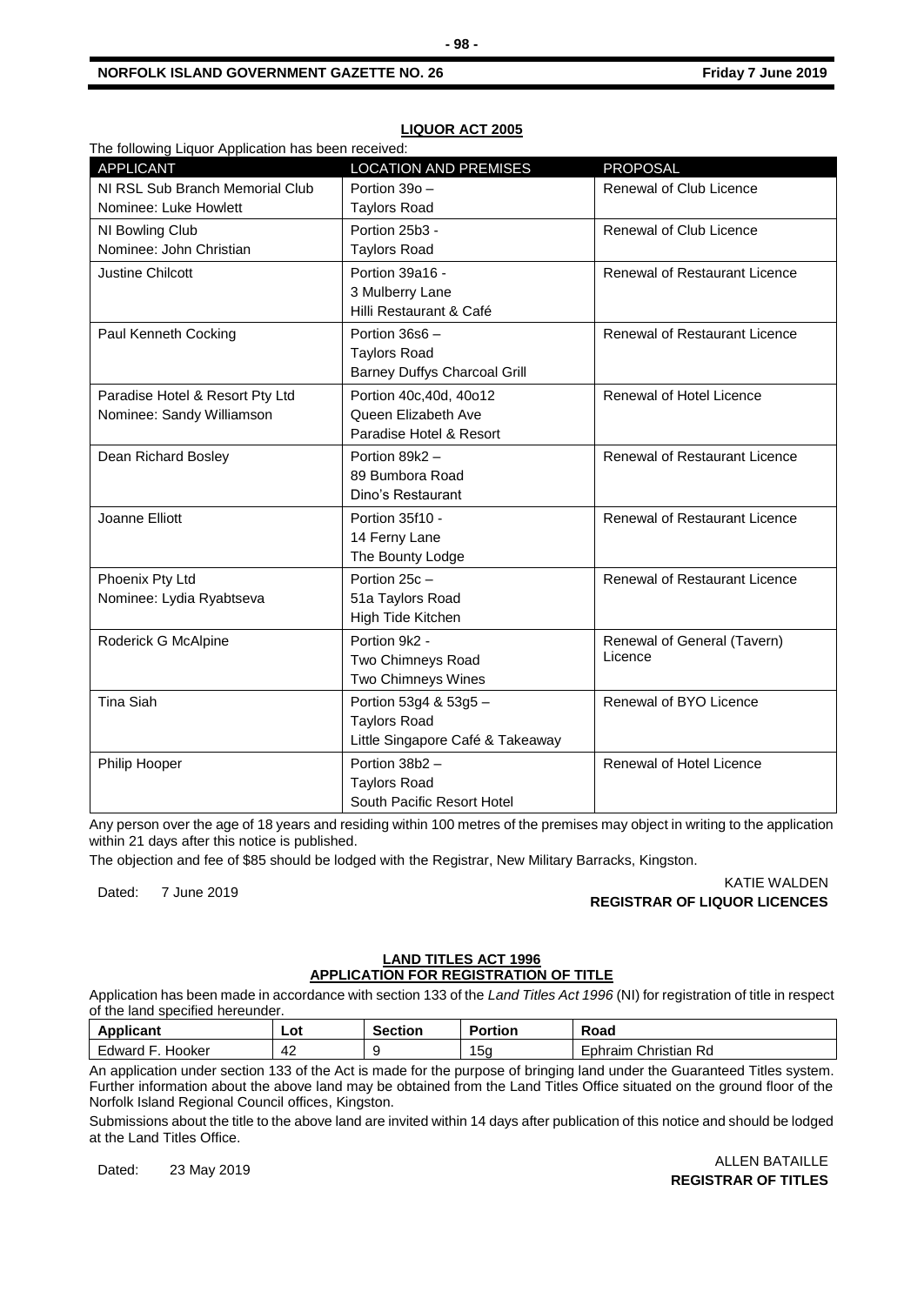## **FULL TIME POSITION VACANT**

Norfolk Island Regional Council is seeking applications from enthusiastic, suitable persons to join the Council team. The relevant Position Description listing the full set of key accountabilities and competencies are available from our website <http://www.norfolkisland.gov.nf/your-council/working-council>

## **Job Number: NIRC201819-43a – Vacant position**

**Media and Executive Assistant to the General Manager (1002) -** \$59,842.64 per annum + \$5,000 market component **Previous Applicants need not re-apply**

The purpose of this role is to provide day to day high level administrative support to the General Manager and the Mayor, including but not limited to, researching issues, preparing draft reports, minutes, diary and meeting managements, catering, drafting and managing media releases, and liaising with managers and external parties on behalf of the General Manager and the Mayor.

**Enquiry Contact Officer - Lotta Jackson - phone +6723 51005 or email [lotta.jackson@nirc.gov.nf.](mailto:lotta.jackson@nirc.gov.nf)**

General enquiries may be made to Human Resources Office, [hr@nirc.gov.nf](mailto:hr@nirc.gov.nf) or phone Joy Walker on + 6723 22001, Ext.2 or Ext.115.

9.5% superannuation (from July 2019), employer contributions only made if monthly wages exceed \$450 (before tax).

Appointments will be made on merit in compliance with the principles of Equal Employment Opportunity. If you are interested in the advertised position you will need to send a written application addressing the competencies and qualifications contained in the Position Description. Applications must also include a resumé/curriculum vitae and two recent work-related referees. Please note that if you do not fully address the competencies and qualifications criteria you may be excluded from being shortlisted for further progression in the recruitment process. Applications are to be lodged by **email** to [hr@nirc.gov.nf](mailto:hr@nirc.gov.nf) **no later than 9:00am, Monday, 24 June 2019.** 

Dated: 03 June 2019 LOTTA JACKSON

**GENERAL MANAGER**

## **FULL-TIME POSITION VACANT**

Norfolk Island Regional Council is seeking applications from enthusiastic, suitable persons to join the Council team. The relevant Position Description listing the full set of key accountabilities and competencies is available on our website – [www.norfolkisland.gov.nf/your-council/working-council](http://www.norfolkisland.gov.nf/your-council/working-council)

## **Job Number: NIRC201819-43 (vacant position – not new)**

**Executive Manager Organisational Development (1003) –** \$130,000 per annum

## **Previous Applicants need not re-apply**

The role of Executive Manager Organisational Development is responsible for building and driving Council's workforce strategy, guiding the General Manager and Executive Management Team to provide expert coaching, advice and solutions that support the development of an organisational culture that results in improved business performance.

You will manage a team of professionals responsible for the delivery of business partnering and employment relations, workforce development, EEO management plan, succession planning, learning and development, health and safety, risk and audit functions, and governance.

## **Enquiry Contact Officer – Lotta Jackson, emai[l lotta.jackson@nirc.gov.nf](mailto:lotta.jackson@nirc.gov.nf) or phone +6723 51005.**

General enquiries may be made to Human Resources Office, [hr@nirc.gov.nf](mailto:hr@nirc.gov.nf) or phone Joy Walker on + 6723 22001, Ext.2. 9.5% superannuation (from July 2019), employer contributions only made if monthly wages exceed \$450 (before tax).

Appointments will be made on merit in compliance with the principles of Equal Employment Opportunity. If you are interested in the advertised position you will need to send a written application addressing the competencies and qualifications contained in the Position Description. Applications must also include a resumé/curriculum vitae and two recent work-related referees. Please note that if you do not fully address the competencies and qualifications criteria you may be excluded from being shortlisted for further progression in the recruitment process. Applications are to be lodged by **email** to [hr@nirc.gov.nf](mailto:hr@nirc.gov.nf) **no later than 9:00am, Monday, 10 June 2019.** 

Dated: 24 May 2019 LOTTA JACKSON **GENERAL MANAGER**